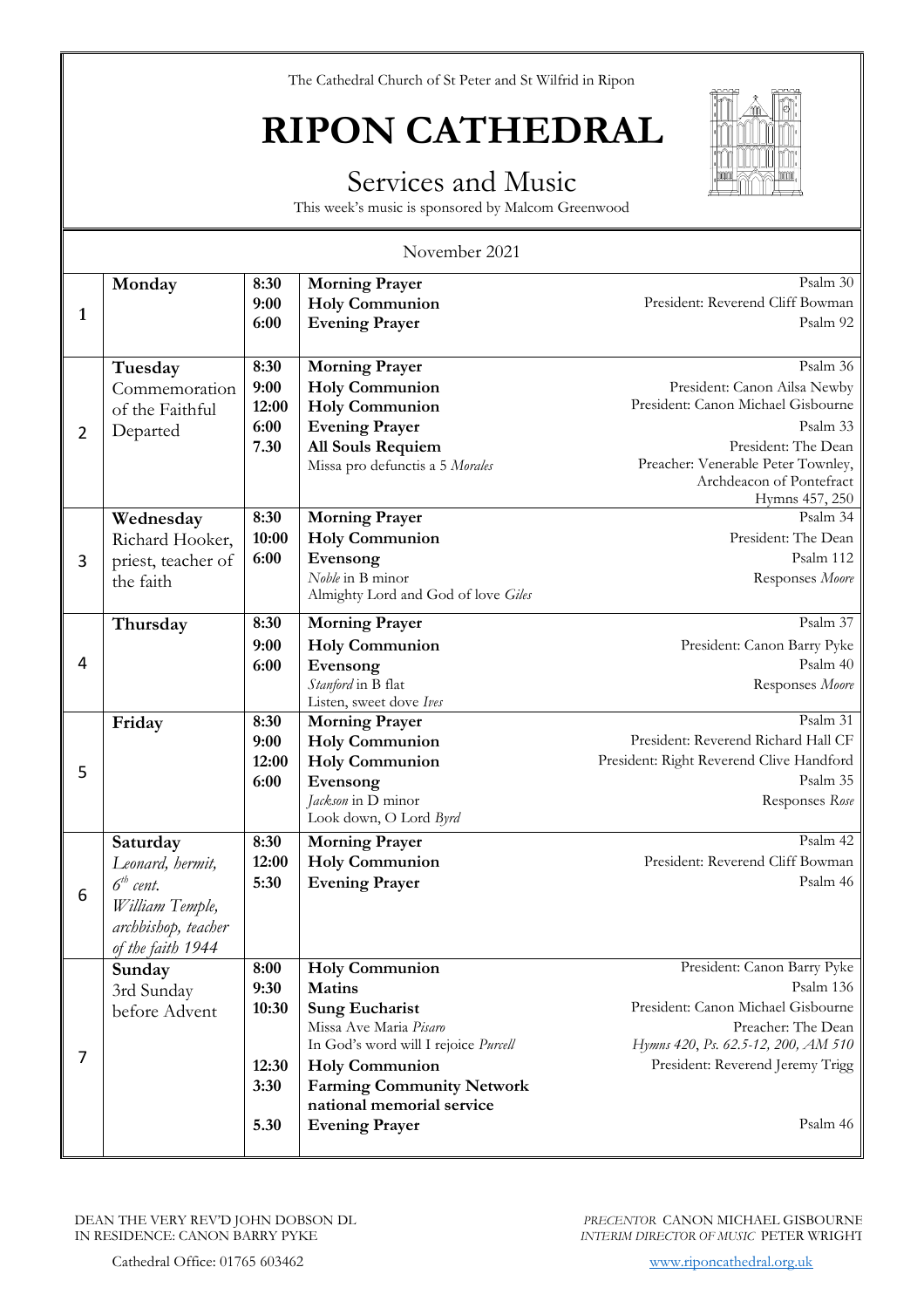## **RIPON CATHEDRAL**

#### Services and Music

This week's music is in memory of the late Canon Michael St John-Channell

| November 2021 |                                                                     |                                                        |                                                                                                                                                                                                                                                                                                                              |                                                                                                                                                                                                                                                                                                    |
|---------------|---------------------------------------------------------------------|--------------------------------------------------------|------------------------------------------------------------------------------------------------------------------------------------------------------------------------------------------------------------------------------------------------------------------------------------------------------------------------------|----------------------------------------------------------------------------------------------------------------------------------------------------------------------------------------------------------------------------------------------------------------------------------------------------|
| 8             | Monday<br>Saints and<br>martyrs of<br>England                       | 8:30<br>9:00<br>6:00                                   | <b>Morning Prayer</b><br><b>Holy Communion</b><br><b>Evening Prayer</b>                                                                                                                                                                                                                                                      | Psalm 44<br>President: Canon Michael Gisbourne<br>Psalm 47                                                                                                                                                                                                                                         |
| 9             | Tuesday<br>Margery Kempe,<br>mystic c.1440                          | 8:30<br>9:00<br>12:00<br>6:00                          | <b>Morning Prayer</b><br><b>Holy Communion</b><br><b>Holy Communion</b><br>Evensong<br>Second Service Moore<br>O Domine Jesu Christe Brumel                                                                                                                                                                                  | Psalm 48<br>President: Canon Barry Pyke<br>President: Reverend Alison Askew<br>Psalm 50<br>Responses Leighton Jones                                                                                                                                                                                |
| 10            | Wednesday<br>Leo the Great,<br>bishop, teacher<br>of the faith, 461 | 8:30<br>10:00<br>6:00                                  | <b>Morning Prayer</b><br><b>Holy Communion</b><br>Evensong<br>Collegium Regale Howells<br>The Lord bless you and keep you Rutter                                                                                                                                                                                             | Psalm 119.57-80<br>President: Canon Ailsa Newby<br>Psalm 59<br>Responses Moore                                                                                                                                                                                                                     |
| 11            | Thursday<br>Martin,<br>bishop, c.397                                | 8:30<br>9:00<br>11.00<br>6:00                          | <b>Morning Prayer</b><br><b>Holy Communion</b><br><b>Act of Remembrance</b><br>Evensong<br>Fauxbourdons Tomkins<br>Come, my way, my truth, my life Cooper                                                                                                                                                                    | Psalm 57<br>President: The Dean<br>Psalm 62<br>Responses Moore                                                                                                                                                                                                                                     |
| 12            | Friday                                                              | 8:30<br>9:00<br>12:00<br>6:00                          | <b>Morning Prayer</b><br><b>Holy Communion</b><br><b>Holy Communion</b><br><b>Evening Prayer</b>                                                                                                                                                                                                                             | Psalm 51<br>President: Canon Michael Glanville-Smith<br>President: Reverend Lynn Thorius<br>Psalm 38                                                                                                                                                                                               |
| 13            | Saturday<br>Charles<br>Simeon,<br>evangelical<br>divine, 1836       | 8:30<br>12:00<br>5:30                                  | <b>Morning Prayer</b><br><b>Holy Communion</b><br><b>Evening Prayer</b>                                                                                                                                                                                                                                                      | Psalm 68<br>President: Canon Barry Pyke<br>Psalm 66                                                                                                                                                                                                                                                |
| 14            | Sunday<br>$2nd$ Sunday<br>before<br>Advent<br>Remembrance<br>Sunday | 8:00<br>8:45<br>9:30<br>11.40<br>12:30<br>3:30<br>4:30 | <b>Holy Communion</b><br><b>Matins</b><br><b>Sung Eucharist</b><br>Missa brevis Turner<br>This is my commandment Tallis<br>Civic Service of remembrance<br>Greater love hath no man Ireland<br><b>Holy Communion</b><br>Evensong<br>Edington Service Ives<br>All wisdom cometh from the Lord Moore<br><b>Messy Cathedral</b> | President: The Dean<br>Psalm 96<br>President: Canon Ailsa Newby<br>Preacher: Canon Michael Gisbourne<br>Hymns: 333, Ps. 16, 339, 434<br>Preacher: Reverend Richard Hall CF<br>Hymns 417, Ps. 46, AM 581<br>President: Reverend Canon John Colston<br>Psalm 95<br>Responses Moore<br>Hymns 391, 361 |

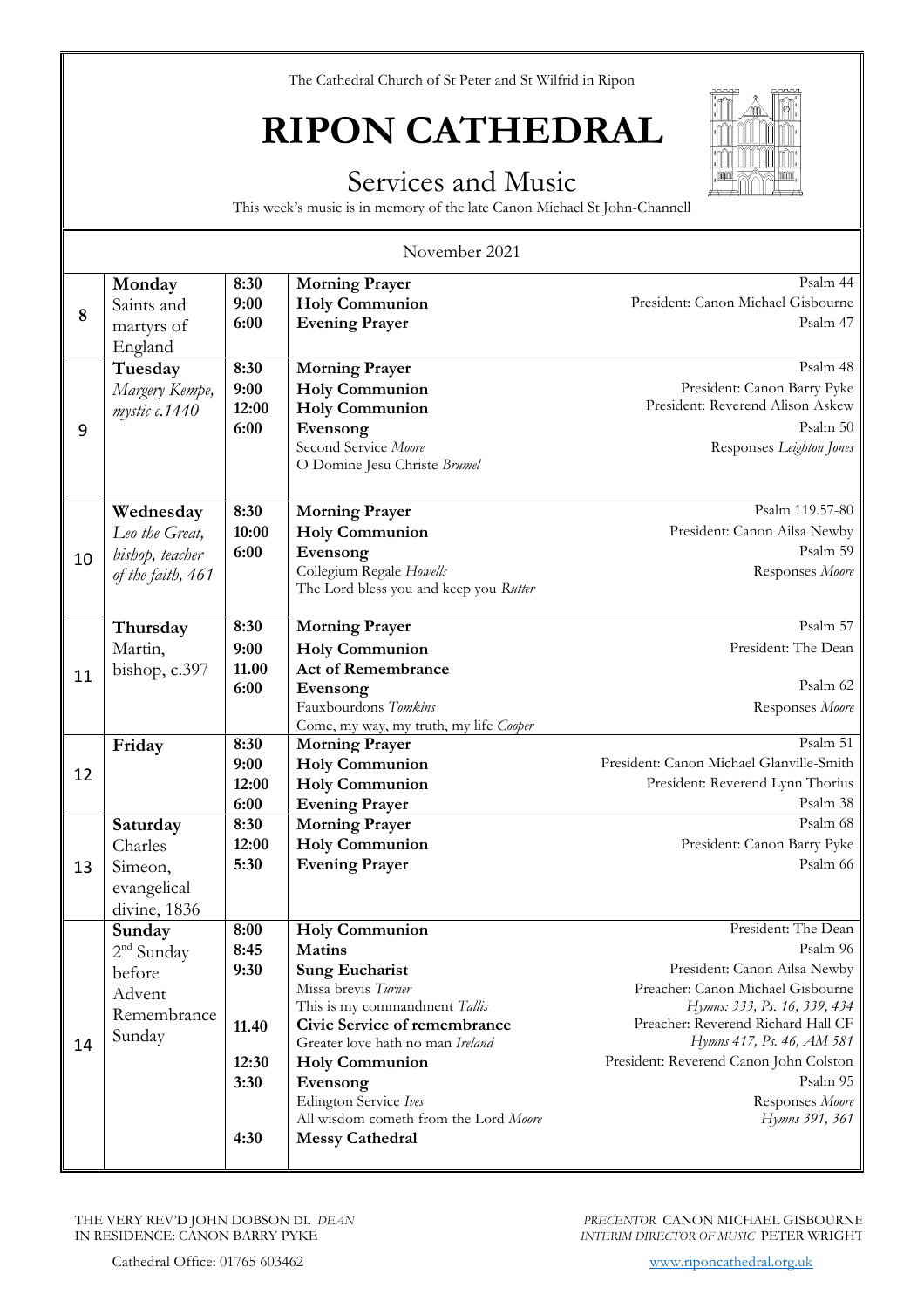# **RIPON CATHEDRAL**



### Services and Music

| November 2021 |                                                                                                  |                                                |                                                                                                                                                                                                                                                             |                                                                                                                                                                                                                   |
|---------------|--------------------------------------------------------------------------------------------------|------------------------------------------------|-------------------------------------------------------------------------------------------------------------------------------------------------------------------------------------------------------------------------------------------------------------|-------------------------------------------------------------------------------------------------------------------------------------------------------------------------------------------------------------------|
| 15            | Monday                                                                                           | 8:30<br>9:00<br>6:00                           | <b>Morning Prayer</b><br><b>Holy Communion</b><br><b>Evening Prayer</b>                                                                                                                                                                                     | Psalm 71<br>President: The Dean<br>Psalm 72                                                                                                                                                                       |
| 16            | Tuesday<br>Margaret,<br>queen,<br>philanthropist,<br>1093<br>Edmund Rich,<br>archbishop,<br>1240 | 8:30<br>9:00<br>12:00<br>6:00                  | <b>Morning Prayer</b><br><b>Holy Communion</b><br><b>Holy Communion</b><br>Evensong<br>Magnificat quinti toni Dufay<br>Tout puissant Poulenc                                                                                                                | Psalm 73<br>President: Venerable Clive Mansell<br>President: Reverend John Bennett<br>Psalm 74<br>Responses Leighton Jones                                                                                        |
| 17            | Wednesday<br>Hugh, bishop,<br>1200                                                               | 8:30<br>10:00<br>6:00                          | <b>Morning Prayer</b><br><b>Holy Communion</b><br>Evensong<br>Edington Service Ives<br>Alleluia! I heard a voice Weelkes                                                                                                                                    | Psalm 77<br>President: Canon Ailsa Newby<br>Psalm 109.81-104<br>Responses Moore                                                                                                                                   |
| 18            | Thursday<br>Elizabeth,<br>princess,<br>philanthropist,<br>1231                                   | 8:30<br>9:00<br>6:00                           | <b>Morning Prayer</b><br><b>Holy Communion</b><br>Evensong<br>Daniel Purcell in E minor<br>Love bade me welcome Vaughan Williams                                                                                                                            | Psalm 62<br>President: Canon Ailsa Newby<br>Psalm 76<br>Responses Moore                                                                                                                                           |
| 19            | Friday<br>Hilda, abbess,<br>680<br>Mechtild,<br>beguine,<br>mystic, 1280                         | 8:30<br>9:00<br>12:00<br>6:00                  | <b>Morning Prayer</b><br><b>Holy Communion</b><br><b>Holy Communion</b><br>Evensong<br>Nunc Dimittis tertii toni Palestrina<br>Resplenduit facies eius Victoria                                                                                             | Psalm 55<br>President: Reverend Richard Hall CF<br>President: Reverend Canon John Colston<br>Psalm 69<br>Responses Leighton Jones                                                                                 |
| 20            | Saturday<br>Edmund.<br>King. Martyr,<br>870                                                      | 8:30<br>12:00<br>5:30                          | <b>Morning Prayer</b><br><b>Holy Communion</b><br><b>Evening Prayer</b>                                                                                                                                                                                     | Psalm 76<br>President: Reverend Lynn Thorius<br>Psalm 84                                                                                                                                                          |
| 21            | Sunday<br><b>Christ the</b><br>King                                                              | 8:00<br>9:30<br>10:30<br>12:30<br>3:30<br>5:30 | <b>Holy Communion</b><br><b>Matins</b><br><b>Sung Eucharist</b><br>Mass for lower voices N. Harper<br>Let all the world Joubert<br><b>Holy Communion</b><br>Oakleaf Service - remembering the<br>victims of road traffic accidents<br><b>Evening Prayer</b> | President: Canon Ailsa Newby Preacher: John Baldini<br>Psalms 29, 110<br>President: The Dean<br>Preacher: Canon Wendy Wilby<br>Hymns: 271, 134, 296, AM 612<br>President: Canon Michael Gisbourne<br>Psalm 72.1-7 |